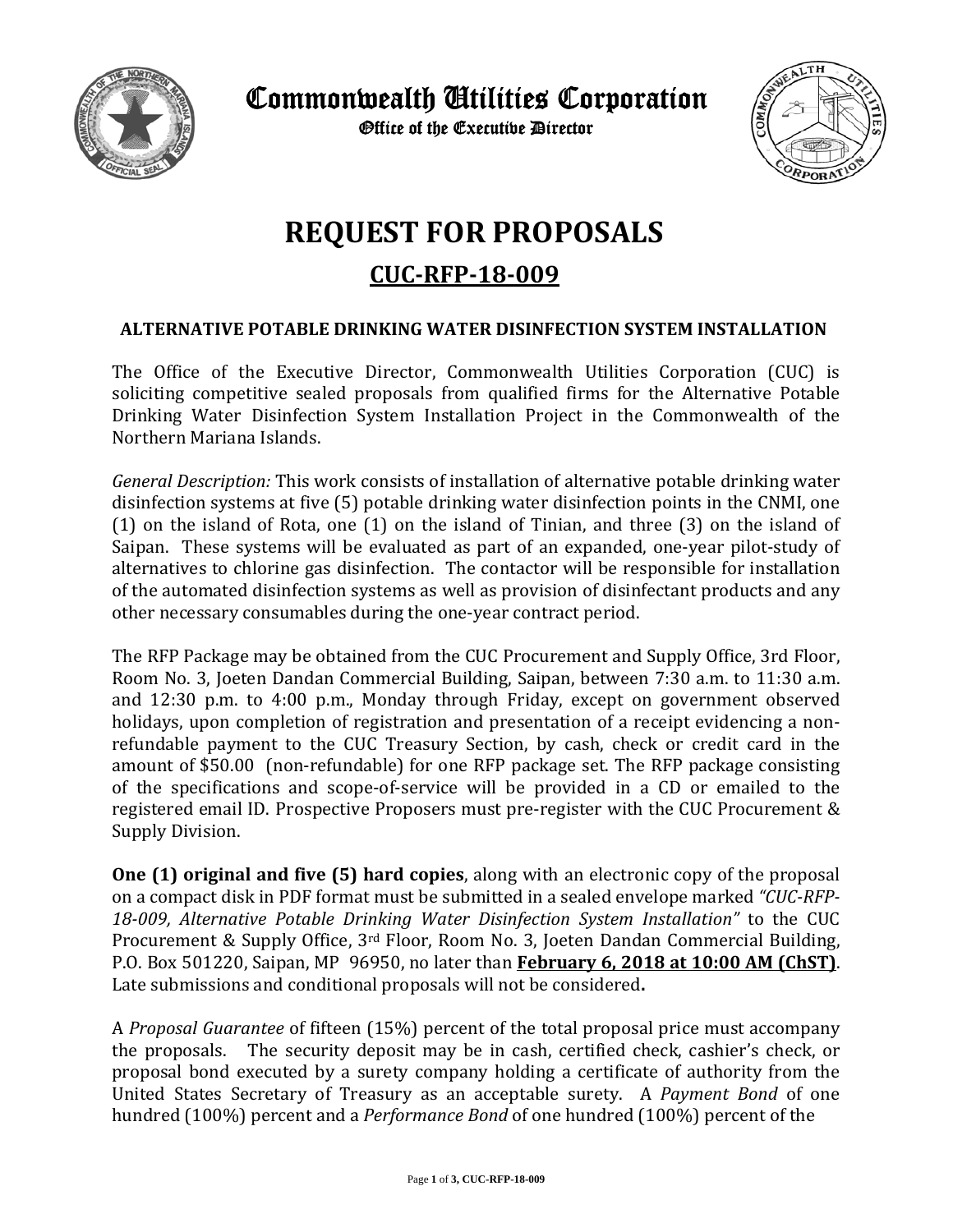

## Commonwealth Utilities Corporation

Office of the Executive Director



total proposal price will be required upon the execution of the contract by the successful Proposer. The Payment and Performance bond must be executed by a surety company holding a certificate of authority from the United States Secretary of Treasury as an acceptable surety.

Surety Company must be authorized to do business in the Commonwealth of the Northern Mariana Islands, for the protection of all persons supplying labor and material to the contractor or its subcontractors for the performance of the work provided for in the contract.

All insurers' questions, concerns and qualification shall be handled by the Department of Commerce Office of the Insurance Commissioner (OIC). The OIC is tasked with regulating and monitoring compliance to the CNMI's Insurance Code (Title 4, Division 7). *Proposers are required to submit a clearance from the OIC certifying their insurer of choice is in compliance with the CNMI's Insurance Code.*

Discussions may be conducted with responsible offerors who submit proposals determined to be reasonably susceptible of being selected for award for the purpose of clarification and to ensure full understanding of and responsiveness to solicitation requirements. Offerors shall be accorded fair and equal treatment with respect to any opportunity to discussion and revision of proposals, and such revision may be permitted after submission and prior to award for the purpose of obtaining the best and final offers. During discussions, there will be no disclosure of any information derived from proposals submitted by competing offerors. 

All Offeror are advised that CUC assumes no responsibility in any act of omission on the part of the Offeror due to lack of information or understanding of the proposal requirements in the course of Contractor's preparation of a proposal or supply under the contract. The RFP does not commit CUC to award a contract, to pay any cost incurred in the preparation of the proposal under this request, or to procure or contract for services. Offeror are required to comply with all CNMI and applicable Federal Laws. This bid and the ensuing contract shall be executed as per the CUC Procurement Regulations.

All responses to this RFP should take into account any and all taxes, including excise tax, which will become the obligation of the proponent awarded a contract. Successful proponents will be required to submit a copy of a valid CNMI Business license in compliance with the Contractor's Registration and Licensing Laws of the Commonwealth of the Northern Mariana Islands, upon award of the contract. The Contractor and all subcontractors will be obligated to pay wage rates not less than the current CNMI minimum wage, prevailing through the period of contract, as indicated in the web page: https://marianaslabor.net/. The proponents shall be required to comply with all applicable CNMI and Federal Laws.